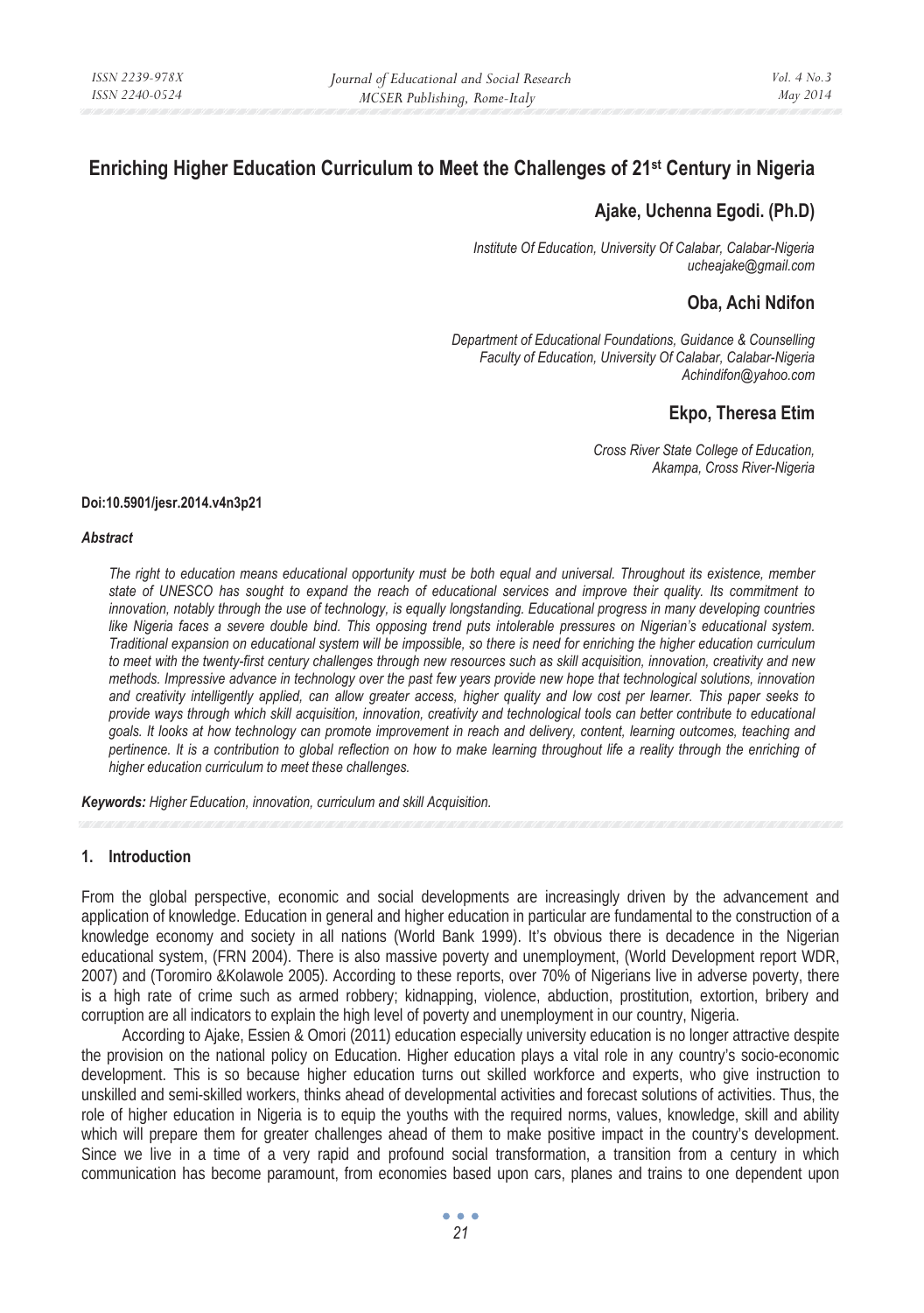computers and networks (Drucker 1994). Contemporary education is an indispensable factor in the solution of modern equation whether in terms of individual self actualization, socio-economic exigencies, national development and consolidation of international relations.

One of the worlds millennium concern is the reduction of poverty and acceleration in economic growth and development. This entails attainment of full employment and high standard of living for all. Knowledge can be created, absorbed and applied only by the educated mind through higher education. This can be achieved through discovery, shaping, achieving, transmitting and applying knowledge. Thus the higher education serves the society in myriads of ways: educating the young, preserving our cultural heritage, providing the basic research that is essential in our security and well being, challenging our society and stimulating social change.

Higher education has given ample proof of its viability over the centuries and of its ability to change and to induce change and progress in society. Owing to the scope and pace of change, society has become increasingly knowledgebased so that higher learning and research now act as essential components of cultural, socio-economic and environmentally sustainable development of individuals, communities and nations. Higher education itself is confronted therefore with formidable challenges and must proceed to the most radical change and renewal it has ever been required to undertake, so that our society, which is currently undergoing a profound crisis of values, can transcend mere economic considerations and incorporate deeper dimensions of morality and spirituality. (World Conference on Higher Education 2009).

Unfortunately, due to poor planning and monitoring, the national development goals have not been achieved due to mismatch between the teaching in universities and the needs of the country. Today's Nigerian higher education is caught in a paradigm "paralysis", Nigerian society is disenchanted about the program of studies: curriculum content, mode of delivery since many of our graduates are armed with doubtful credentials. The irony of the ugly situation is that human resources, fake and genuine abound; the Nigerian soil is richly fertile, the climate is suitable for all races both for habitation as well as settlement and cultivation; mineral resources abound and are not appropriately explored. Yet higher educational institutions such as universities, colleges of education and polytechnics turns out graduates many of whom are either not employed for lack of employment opportunity or not employable due to exposure to "wrong" curriculum content or unsuitable mode of content delivery or both.

The question is what fundamental changes are we making in our educational system to handle the doubling of knowledge to meet the challenges in this 21<sup>st</sup> century? Is our curriculum content and method of delivery changing at the rate it is supposed to change? The strong pull of the forces of rapid changes, the predominance of ICT, and pervasive socio-economic uncertainty of twenty-first century would pose serious survival challenges for higher education. Hence to remain afloat (competitive) in the world in which "competitive advantage": has replaced "comparative advantage". Higher Education would have to enrich their curriculum to enable them tackle the 21st century challenges. This can be achieved through innovation in content and delivery method, integration of practical skill acquisition (vocationalization) and practical application of Information and Communication Technology (ICT) in all facets of teaching and learning.

This paper seeks to achieve the following issues:

- A brief overview of Nigeria higher Education system.
- Challenges of Higher Education in Nigeria.
- Need for innovation in content and delivery method in Nigeria higher Education curriculum.
- Need for integration of practical skill acquisition in Nigerian higher education curriculum.
- Need for integration of ICT in all facet of higher Education Curriculum.
- Conclusion.

### **2. A Brief Overview of Nigerian Higher Education Sysytem**

A keen review of the Nigerian education system viz-a-viz its educational policies shows that with effect from 1960, emphasis was on the production of high level manpower to fill vacant position that would be created to at the exit of the expatriates after independence in report of 1960 (FBN,1960). The implementation of the Ashby commission was a failure due to its inability to meet its objectives (Akangbou 1985, Babalola 2003 and Fubunmi 2004).The 1981 NPE paid adequate attention to self-employment through the introduction of 6-3-3-4 system of education and the introduction and expansion of vocational and technical education (NPE 2004). In this regard was the setting up of the National Board for Technical Education (NBTE). However, section 5 of the NPE (2004) dealt with university and higher education policy and was emphatic on science and technology but silent on self-employment after university education. This can be used to explain the low productivity when compared to economies such as South–Africa, Korea, Japan and USA as can be seen in table 1.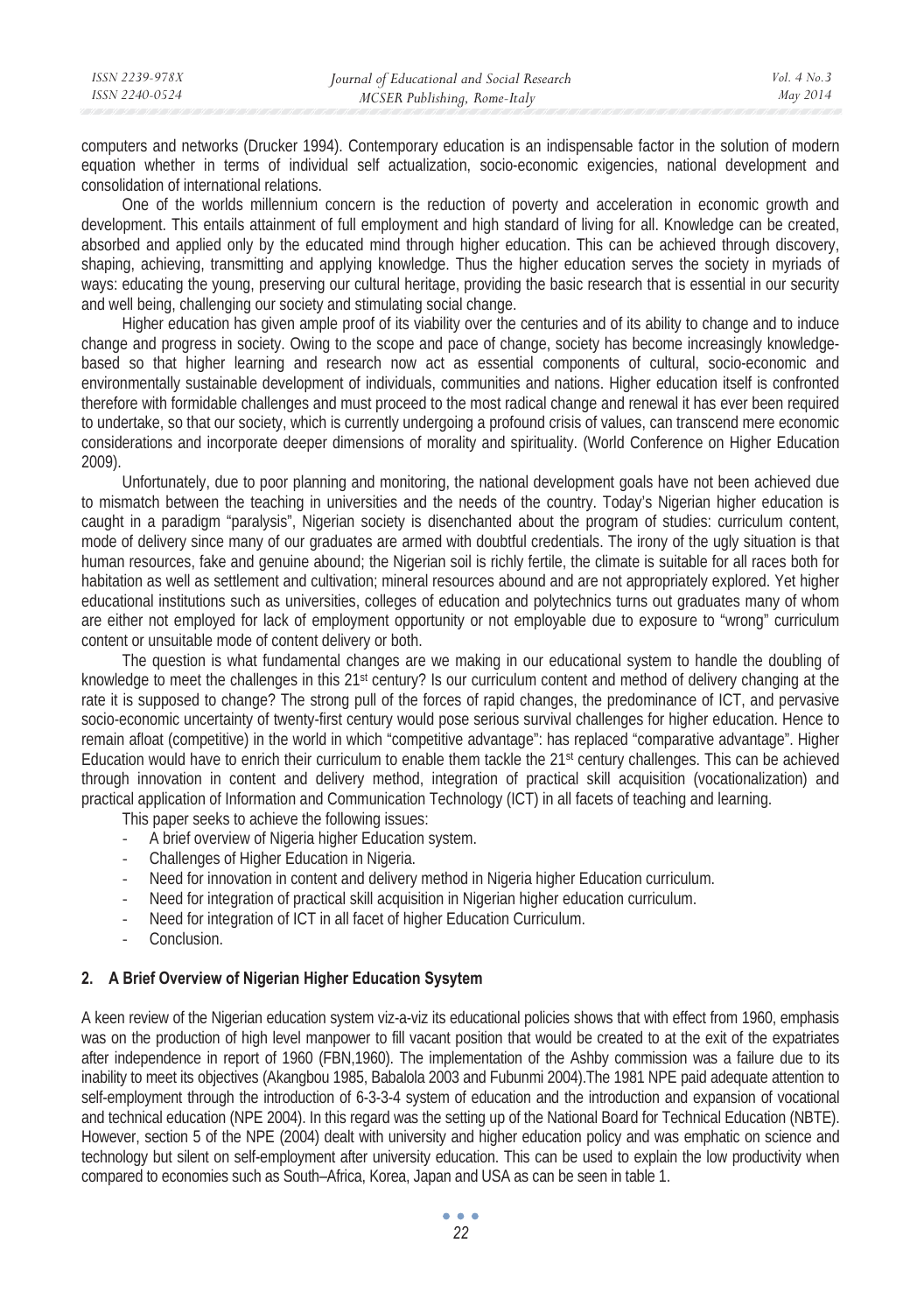| Indicators              | Nigeria | South Africa | Korea | Japan | USA         | Nigeria | South Africa | Korea | Japan             | <b>USA</b> |
|-------------------------|---------|--------------|-------|-------|-------------|---------|--------------|-------|-------------------|------------|
| GDP/Capita              | 411     | 2980         | 7660  |       | 31490 24740 | 800     | 4950         |       | 21850 31410 41950 |            |
| Energy consumption/GDP  | 141     | 2399         | 7918  |       |             |         |              |       | ۰                 |            |
| <b>Gross Enrollment</b> | 76      |              | 102   | 102   | 104         | 80      | 99           | 100   | 101               | 100        |
| Infant Mortality        | 191     | 69           | 12    |       | 10          | 194     | 68           |       |                   |            |
| Life Expectancy         | 51      | 63           |       | 79    | 76          | 47      | 61           |       | 85                | 80         |
| Female Advantage        | 3.2     |              |       |       | 6.8         | 84      | 101          | 100   | 100               | 102        |

**Table 1:** Development indicators in Nigeria and selected countries (2002-2007).

**Source:** Adopted from Ayodele and Campbell (2008) and extracts from World Development Report (2007 & 2008).

#### **3. Direction of Transformation from Ivory Towers to Social Laboratories**

According to Obanya, (2012), radical moves are being made in different parts of the world the university's ivory tower' and there is now so much talk of 'socially focus and civic engagement and developmental universities', characterized as: those whose mission is to generate knowledge that supports problem-solving "in, with and for' the social context in which the university finds itself and that contributes to human and sustainable development.

The twenty-first century evolutionary imperatives of higher education call for transformation in the directions indicated in table 2.

**Table 2:** Direction of Transformation from Ivory Towers to Social Laboratories (source Obanya 2012).

| Ivory Tower Orientation                               | Desired Social Laboratory Orientation                                               |  |  |
|-------------------------------------------------------|-------------------------------------------------------------------------------------|--|--|
| • Disconnect from practical concerns of everyday life | • Embedded in the practical concerns of everyday life.                              |  |  |
| • Esoteric and over-specialized focus.                | • Easy to understand procedures, accessible to the average person.                  |  |  |
| • Useless (not easy to use) research.                 | • Useable research, applicable to genuine societal challenges.                      |  |  |
| • Academic elitism.                                   | • Participatory academic processes.                                                 |  |  |
| • Outright condensation.                              | • Ready acceptance of other knowledge practitioners.                                |  |  |
| • No lingua franca with laymen.                       | • Closer link and mutual intelligibility of 'academic' and 'practical'<br>language. |  |  |
| • Living in intellectual isolation.                   | • Opening up the wider society.                                                     |  |  |
|                                                       | • Working in concert with extra academic' actors.                                   |  |  |

The new direction of higher institutions leads us to a proper characterization of social laboratory that higher educational institution should become, if they are to fit into the requirements of the 21<sup>st</sup> century. Society-its structures and features, its needs and aspirations, its natural, social and intellectual resources, its belief systems and organisational structures, its processes for meeting its needs, keeping life going, effecting and managing change-must become the determiner and the determinant of the force of attention of higher education.

This implies opening the intellectual tower gates to extra academic actors, interacting systematically with these actors for mutual enriching in the course of knowledge management for the continuing development of society and continuous growth of knowledge.

# **4. Challenges of Higher Education in Nigeria**

So many countries in the World have caught the fire of global mindedness especially in the European and Asian World. Yet the potential of Higher education system in developing countries like Nigeria to fulfil this responsibility is frequently thwarted by long standing problems of poor funding, poor curriculum content efficiency, equity, quality and number seeking admission, poor infrastructural facilities, poor leadership and governance, corruption, improper recruitment of staff and disconnection from the outside world (web knowledge)

1. Funding: The fund allocations are often grossly inadequate to maintain and expand services at acceptable standards. Higher education and some other sectors have suffered from inadequate funding in Nigeria over the last two and halve decades. The higher education subsector have suffered continuous decline in funding. Under funding of education, more so at higher education sub-sector has become recurring phenomenon as almost everybody seems to agree that funds allocation in the sector cannot meet the sector and sub-sector needs in view of monumental decadence in the education sector (Onuka 2008, Ezekwesili 2006). Education share of the budget dropped in 1991 and 1992, remained stable in the range of 12 to 14.5 % of the total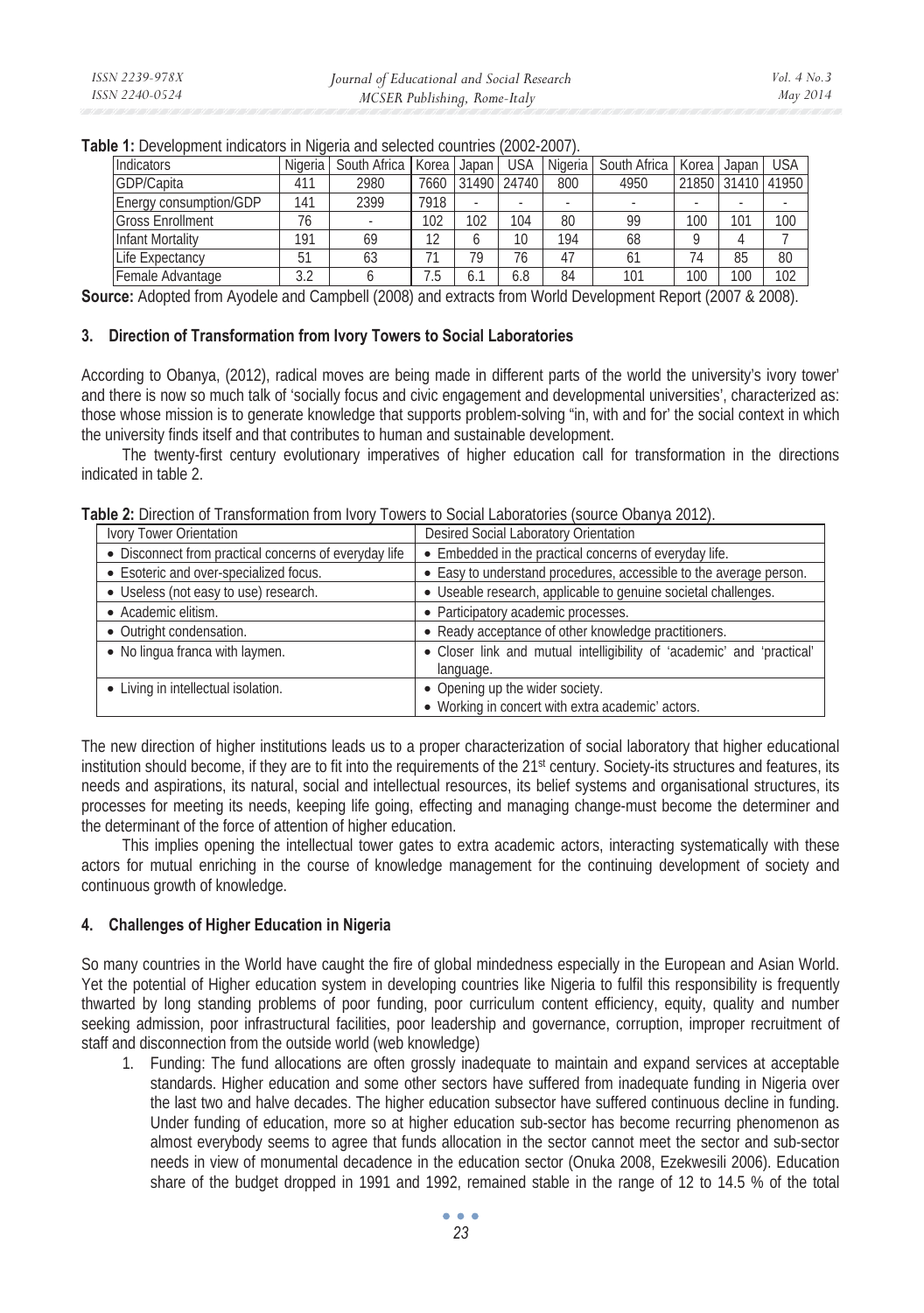.

federation budget for a number of years but dropped to 10.5% of the total budget in 2004. Inadequate funding has placed challenges and staff recruitment and development as well as facility improvement and expansion. However, if the formula for funding of universities suggested as by Obanya (2005,Obanyan, 2006) is adopted, (that is using student teacher ratio, directing teaching units, teaching support unit, research, public service, library, teaching and research equipment e.t.c.) the challenges of higher education can be averted. The data in tables 2and 3 below indicate the budgetary allocation by the federal government to education between 1990 and 2006.

|  |  | Table 3: Federal Government budget to education in Nigeria (1990-2002) Million Naira. |  |
|--|--|---------------------------------------------------------------------------------------|--|
|  |  |                                                                                       |  |

| Year | Federal Govt, Annual | <b>Total Allocation to</b> | <b>Education Allocation As</b> |
|------|----------------------|----------------------------|--------------------------------|
|      | <b>Budget</b>        | Education                  | $\%$                           |
| 1991 | 38.70                | 1.80                       | 4.62%                          |
| 1992 | 52.10                | 2.40                       | 4.60%                          |
| 1993 | 111.60               | 8.00                       | 7.20%                          |
| 1994 | 69.20                | 10.00                      | 14.86%                         |
| 1995 | 111.50               | 12.80                      | 11.50%                         |
| 1996 | 121.20               | 15.40                      | 10.81%                         |
| 1997 | 188.10               | 16.80                      | 11.53%                         |
| 1998 | 246.30               | 23.70                      | 9.61%                          |
| 1999 | 249.00               | 27.80                      | 11.13%                         |
| 2000 | N.A                  | N.A                        | 8.36%                          |
| 2001 | 894.20               | 62.60                      | 7.00%                          |
| 2002 | N.A                  | 69.03                      | 5.90%                          |
| 2003 | 746.50               | 13.50                      | 1.76%                          |

**Source:** Education Sector report (2003). Effective funding and Quality Assurance in Nigerian Education System.

Tables 3 above shows the characteristic pattern of government's budgetary allocation to education has not being consistent. As far as Nigerian government is concerned education funding was not considered as a matter of policy target in the overall budgeting. Hence, Hinchliffe (2002) indicated that the budgetary process for education in Nigeria lacks incentive for rational allocation. This implies that despite the overpopulation and increased demand for higher education, Nigerian government allocation to funds education is still very low as compared to that of other developing countries of the world.

- 2. Poor Curriculum content: The uncertainty that has become characteristic of the 21<sup>st</sup> century knowledgeintensive economy has posed serious challenges for higher education institution and for the classical curriculum that they have considered sacred over the ages. Academic curriculum is a strong resource to the institutions of higher learning. The content of the curriculum and its method of implementation will determine the survival of the university. Unfortunately, there is inadequacy in higher education curriculum and no regularity of review. Higher education curriculums are not broad based. Courses are largely of an academic nature as opposed to the developmental process, skill and career development.
- 3. Poor Infrastructural facilities: Ezewu (1986) showed that many institutions do not have the physical facilities and those which have do not have current and relevant ones so that practical lessons are taught on theoretical while equipment and materials are inadequate and sometimes borrowed for external examination. Adeogun and Osifila (2008) in study of adequacy of educational resources in public in colleges of education in Lagos state found that physical and material resources in public higher institutions observed were inadequate and poorly equipped. Many of the school buildings were dilapidated. Most institution were poorly equipped, such that laboratory equipment, instructional materials, utilities like water and light are most of the time are not available and in some areas where some of these can be found, there are grossly inadequate.
- 4. Quality and number seeking admission: One of the challenges of Nigerian Higher education is poor quality of students seeking admission placement in institution of higher learning.
- 5. Poor in-service programmes for continuing self growth of staff: there is a poor in-service programme for continuous self growth. However, where this provision is available, it is usually very irregular
- 6. Access to new technologies is non-existent and even when there, as best grossly inadequate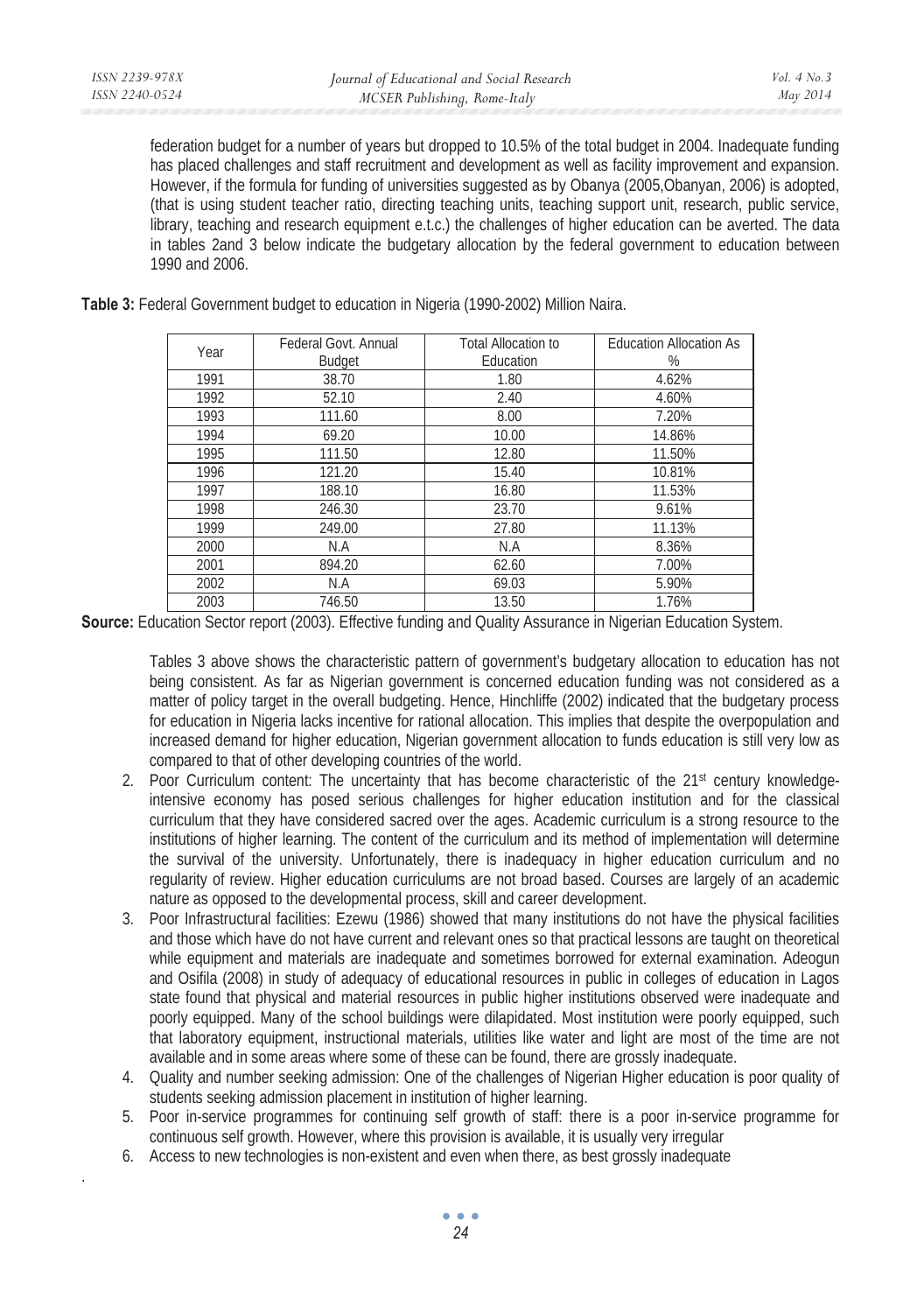### **5. Implication of the Prevailing Trends for Higher Education Curriculum**

The most disturbing manifestation of the challenges is the increasing un-employability of graduates of higher education. Everywhere in the world has been questioning the preparedness of universities and other higher institutions to fit into knowledge driven economic productive functions. The business world is now prescribing generic employability skills (representing what today's employers are looking out for) that should guide the development of higher education curricular as seen in the following example from Australia.

- 1. Communication that contributes to productive harmonious relations among employees and customers.
- 2. Team work that contributes to productive working relationships and outcomes.
- 3. Problem-solving that contributes to productive outcomes.
- 4. Initiative and enterprise that contributes to innovative outcomes.
- 5. Planning and organizing that contributes to short and long term strategic planning.
- 6. Self management that contributes to employee's satisfaction and growth.
- 7. Learning that contributes to continuous self-improvement and expansion in company's operation and outcomes.
- 8. Technology that contributes to effective execution of task.
- 9. Personal attributes-loyalty, honesty, integrity, adaptability. (Australian chamber of commerce, 2002).

### **6. Need for Innovation in Content and Delivery Method in Nigerian Higher Education**

Quality is a multi-faceted issue which encompasses how learning is organized and managed (including delivery methods); what the curriculum content of learning is; what level of learning is achieved; what it leads to in terms of outcome and what goes on in the learning environment. Oyekan (2006), defines curriculum as the totality of planned learning experiences which the learner will acquire under the guidance of an approved educative agencies (such as home, school) in order to realize his/her needs, interest and aspiration for the benefit of growth of society. It implies that curriculum is the hardcore of education that provides the content and means of relevant knowledge, skill, and attitude for sustainable human development.

According to Saint, Hertnet &Stressner (2003) higher education teaching and learning has two dimensions: curricula and pedagogy that is content and method. In today's globally competitive knowledge economy, updating of curricula needs to be an almost permanent undertaking. Clark (2001) suggests that university departments will need to change their curricula every two or three years in order to ensure that the content of their teaching reflects the rapidly advancing frontiers of scientific and information knowledge. From the standpoint of pedagogy, expanded access and higher participation rates mean that student populations will become increasingly diverse in terms of their academic preparation, means, capacities, motivation and interests. At a global level, these changes are fuelling a shift in pedagogical emphasis from staff teaching to student learning (El-khawas 2001; Salmi 2001). In Nigeria, there are evidences that suggest the need for greater attention to innovation in both curricula and pedagogy. First, student success seems limited. Dropout rates appear to be high. Although institutional statistics are notoriously unreliable and universities do not monitor their dropout rates, the NUC attempted in 2002 to calculate dropout rates within the federal university system. Its preliminary findings suggested that dropout rates may be as high as 50% at six universities.

A study of the labour market for graduates found that employers believe "university graduates are poorly trained and unproductive on the job and shortcomings are particularly severe in oral and written communication, and in applied technical skills, Dabalen, Oni and Adekola (2000)

Such findings suggest the need for adaptive university responses visa-vis the labour market for public and private employers to look in curriculum content of universities. The establishment of more effective labour market information systems linked to career counselling in universities, and greater private sector involvement in curriculum consultations, faculty attachments, student placements, and research funding, Boateng (2002). This calls for integration of new innovation in content and delivery method in higher education curriculum.

Thus encyclopaedic knowledge (stuffing the curriculum with as many facts and figures as possible) is no longer value, as there has been a paradigm shift from "how much you know" to "how well you have learnt to learn". In addition, broad general knowledge has taken the place of narrow and early specialization. This is because the knowledge intensive work place operates in teams of knowledge-sharing colleagues and the broader the knowledge base team members, the easier the flow of communication.

The demand for broad general knowledge and the emphasis on how well one has learnt to learn as opposed to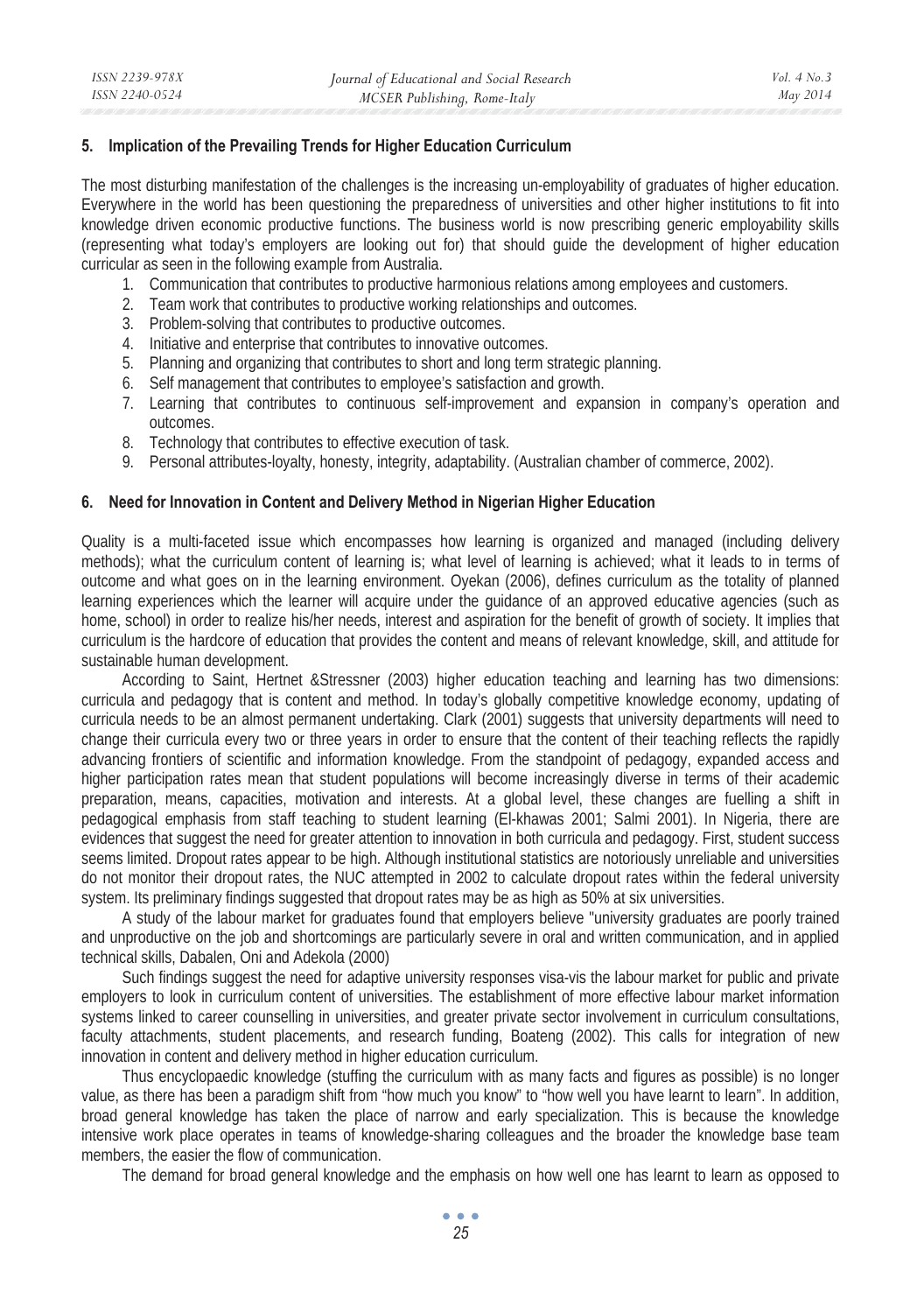how much one knows-has resulted in a pyramidal structure for higher education structure as shown in figure one..



**Fig 1:** A higher Education Curriculum Pyramid (source Obanya 2012).

The pyramid is concerned with steps towards preparing students for a knowledge dominated world propelled by knowledge-intensive systems and processes. As shown in fig1, the base of the pyramid is the level at which the emphasis is on learning how to learn. This includes remedial work in tool subjects like language, mathematics, basic science and ICT, as well as in self-directed and team learning and activities. It is only when a solid foundation for learning skills have been laid that students would go on to explore life issue and everyday concern from a variety of perspectives in the course of which they broaden their intellectual horizons. This phase prepares the ground for field specific knowledge, focusing on anyone of the humanities, the sciences and the applied disciplines.

# **7. Need for Skill Acquistion Integration in Higher Education Curriculum**

In the changing global scenario, employment possibility of graduates and post graduate of general subjects are becoming increasingly limited, the education imparted at degree level is not oriented to the markets needs neither is it skill based, Mujundar (2012).Sokan(2007), lament that most employers of labour subject university graduates to retooling and skill programmes after pre-qualifying them. Many students have graduated from higher education confused, dejected and rejected reading the course they read, since such courses they read are not strictly professional, they find it difficult to fit into the job market, hence there is need for skill acquisition integration in higher education curriculum. Entrepreneurship education should be a burning issue in Nigeria in the face of about 50.13 million labour force of which about 6.4 million are unemployed with approximately 4.7% unemployment rate (ILO, 2006). Besides about 66 % of Nigerian citizens educated youth live below the international poverty level of one dollar (\$1) a day or three hundred dollar (\$300) a year as compared with Libya with 12,000 dollars a year, Malaysia 8,000 dollars per capital annually( Dubalen, Olarewole and Adegoke 2000). Ajake, Essien and Omori (2011) in their review of university of Calabar curriculum from 2005-2010 sessions revealed that university of Calabar emphasis was on paper and not in practice. The study also showed very poor attitude towards entrepreneurship education on the part of the students because there was no centre for practical, no skill manpower and the awareness low. Hence, massive unemployment that has besieged Nigerian Young graduates has necessitated the need for the Nigerian higher education to make entrepreneurship as the key to survival in present economy. (Ajake et. al. 2011; Oda 2003; Adedeyin&Akerele 2006; and Ojo 2006).

As Zemsky (1995) and others have pointed out, higher education's core values will be at severe risk if a larger share of the market for undergraduate education is secured by non-traditional providers. Proponents of the residential university experience will have to develop credible and persuasive arguments for the value of the programs they offer. The focus of the curriculum and other institutional priorities will necessarily shift from the simple transmission of information to the role of the undergraduate experience in developing capacities that are essential to success in the global knowledge-based economy. These capacities, which have been referred to as "executive virtues" (Macedo, 1990), include, among others: imagination, historical perspective, initiative, independence, resolve, perseverance, diligence, and patience

We know that one of the most important functions of education is to mould the soul as well as to inform the intellect. I worry that, in focusing on the practical aspects of enabling our students to live productive lives in a knowledgebased economy, we risk paying too little attention to the challenge of enabling our students to live meaningful lives in the world of the future. There is no challenge more daunting or of greater urgency than providing our students with the ability to contend with the moral ambiguities of a rapidly changing chaotic world. In a world of certificate-based education, we risk losing what may be of greatest value in traditional education. It is not just the quality of the lives of students whose education could be short-changed, but the ability of a democratic populous to make informed decisions as regards to all round development.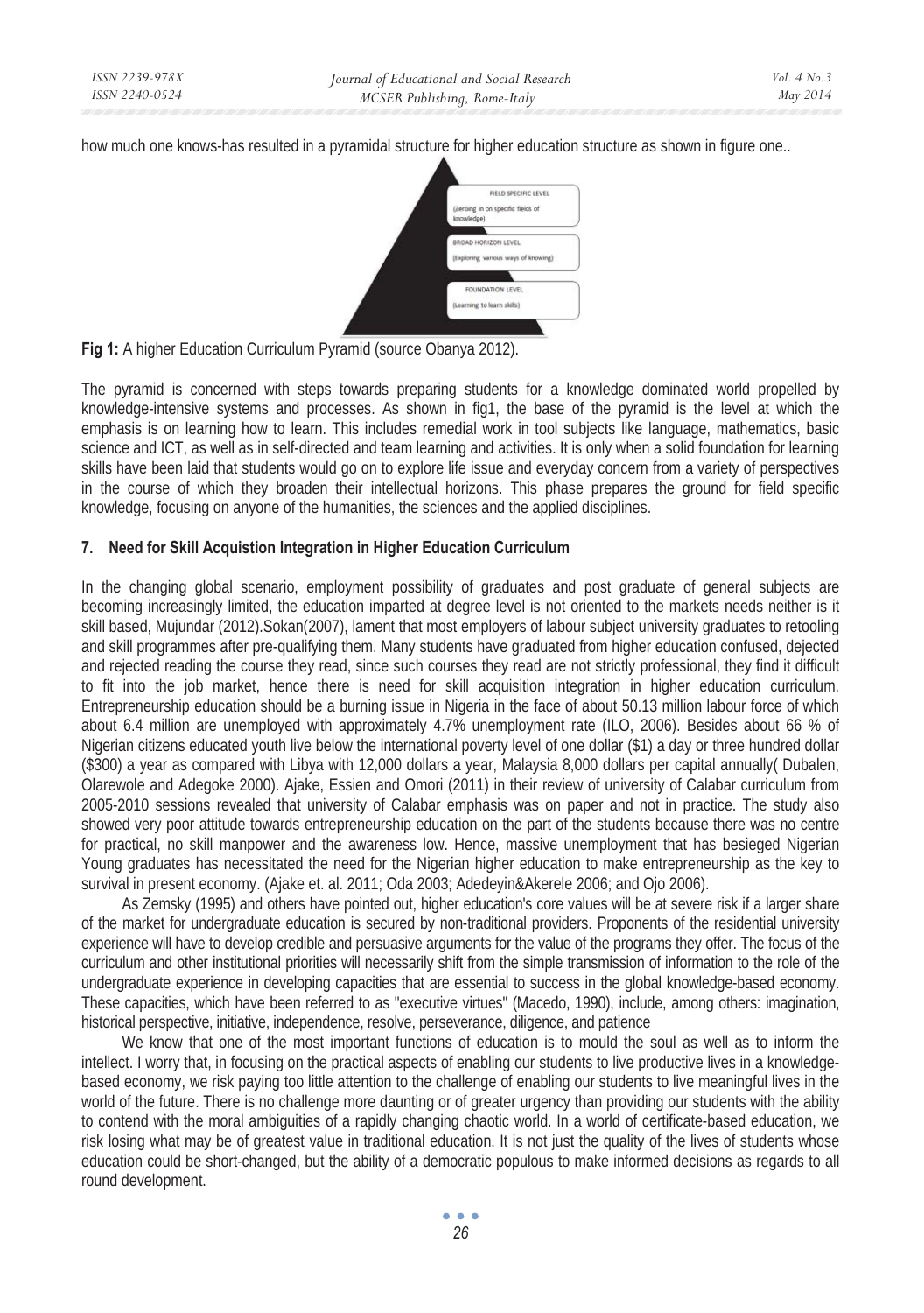### **8. A New Way of Looking at Skills and Skill Acquisition**

Ina world of work that promotes the knowledge worker, with a set of employability skills that values personal qualities much more than qualification, skills are no longer seen as simply handling hammer and fixing nuts and bolts. There is now greater emphasis on a tripartite sets of skills(see table 4) that defines the knowledge person and consequently an appropriate curriculum guide for persons who can fit neatly into the demand of Knowledge Economy.

| <b>Hard Skills</b>                     | <b>Table +.</b> A tripartite sixth set quiding i ligher Education Curriculum<br>Soft Skills | Go-Getting Skills                                   |
|----------------------------------------|---------------------------------------------------------------------------------------------|-----------------------------------------------------|
| Cognitive intelligence                 | <b>Emotional intelligence</b>                                                               | Imaginative intelligence                            |
| Self-Expression Skills (oral, written, | Character formation skill                                                                   | Creative thinking skills (thinking out of box)      |
| etc)                                   | (for strengthening the total person)                                                        |                                                     |
| Logical Reasoning Skills               | Intra personal skills.                                                                      | Ideational fluency skills (proclivity in generating |
| (for analysis and problem solving)     | (For the individual to understand his/her personal novel ideas)                             |                                                     |
|                                        | strengths and weaknesses as well                                                            |                                                     |
|                                        | possibilities/potentialities)                                                               |                                                     |
| Computational skills                   | Interpersonal skills for understanding and                                                  | Opportunity grabbing skills                         |
| For mathematical reasoning             | "teaming" with others)                                                                      | (perceptivity in making the best of opportunities)  |
| Design/Manipulative Skills             | Lifelong learning skills                                                                    | Experiential learning skills (making the best use   |
| (for purely technical reasoning and    | (knowledge-seeking skills)                                                                  | of the lessons of experience; ever working on       |
| action)                                | Perseverance Skills                                                                         | new ideas)                                          |
| <b>Conceptual Skills</b>               | (for seeing ideas and projects through to fruition)                                         | Idea-to-product skills (Ease and passion for        |
| (for generating ideas and              |                                                                                             | turning ideas into products and services skills,    |
| translating them into 'action maps')   |                                                                                             | ability to apply head-hands-heart                   |

**Table 4:** A tripartite skill set guiding Higher Education Curriculum

Table 4 illustrate the fact that higher education has to transform the total person. Thus, current practices that focus mainly on intellectual learning results in a curriculum that is not just narrow, but shallow. The soft skills according to Obanya (2012) are of supreme importance in that they make the person. The book learned person would also have to be someone whose behaviour would meet accepted ethical and social standard.

The 'go-getting skills constitute the domain of imaginative intelligence. This is the domain in which personal qualities (when fully developed) are put into creative use for continued development of the individual and for the benefit of the society at large. Thus, subjects becomes useful mainly when they serve as TOOLS for transforming students along the comprehensive tripartite lines as suggested in table 4. Students would then stand the chance of full development in all their intelligences: cognitive, emotional and imaginative if exposed to a curriculum that assumes such development.

### **9. Need for ICT Integration in All Facet of Higher Education Curriculum**

One of the burning questions in the mind of educators in Nigeria is has computer and internet been used in higher education? An overview of other countries in the world shows that many higher educational institutions offering distance education courses have started to leverage the internet to improve their programmes reach and quality. The virtual university of the Monterrey institute of technology in Mexico uses a combination of print, live and recorded broadcast and the internet to deliver courses to students throughout Mexico and in several Latin American countries. Similarly the African virtual university, initiated in 1997 with funding support from the World Bank uses satellite and internet technologies to provide distant learning opportunities to individuals in various English and French speaking countries throughout Africa. At the University of Philippines Open University, course materials are predominantly print-based but online tutorials are becoming alternative to face-to-face tutorials, Dirr (2002).

Online learning involves students to log in to formal courses online perhaps the most commonly thought of application of internet in higher education. However it is by no means the only application. Web base collaboration tools such as e-mail, list servers, message board, video conferencing, connect learners to other learners, teachers, educators, scholars, researchers, scientist, artist, industry leaders, and politicians, in short any other individual with access to internet who can enrich the learning process.

There is therefore need to organize use of web resources and collaboration tools for effective curriculum. This refers to tele-collaboration. Hence Harris (2002) defines tele-collaboration as the educational endeavour that involves people in different locations using internet tools and resources to work together. Much educational tele-collaboration is curriculum based, teacher-designed and teacher-coordinated, Harris (2002). Thus the best tele-collaboration projects are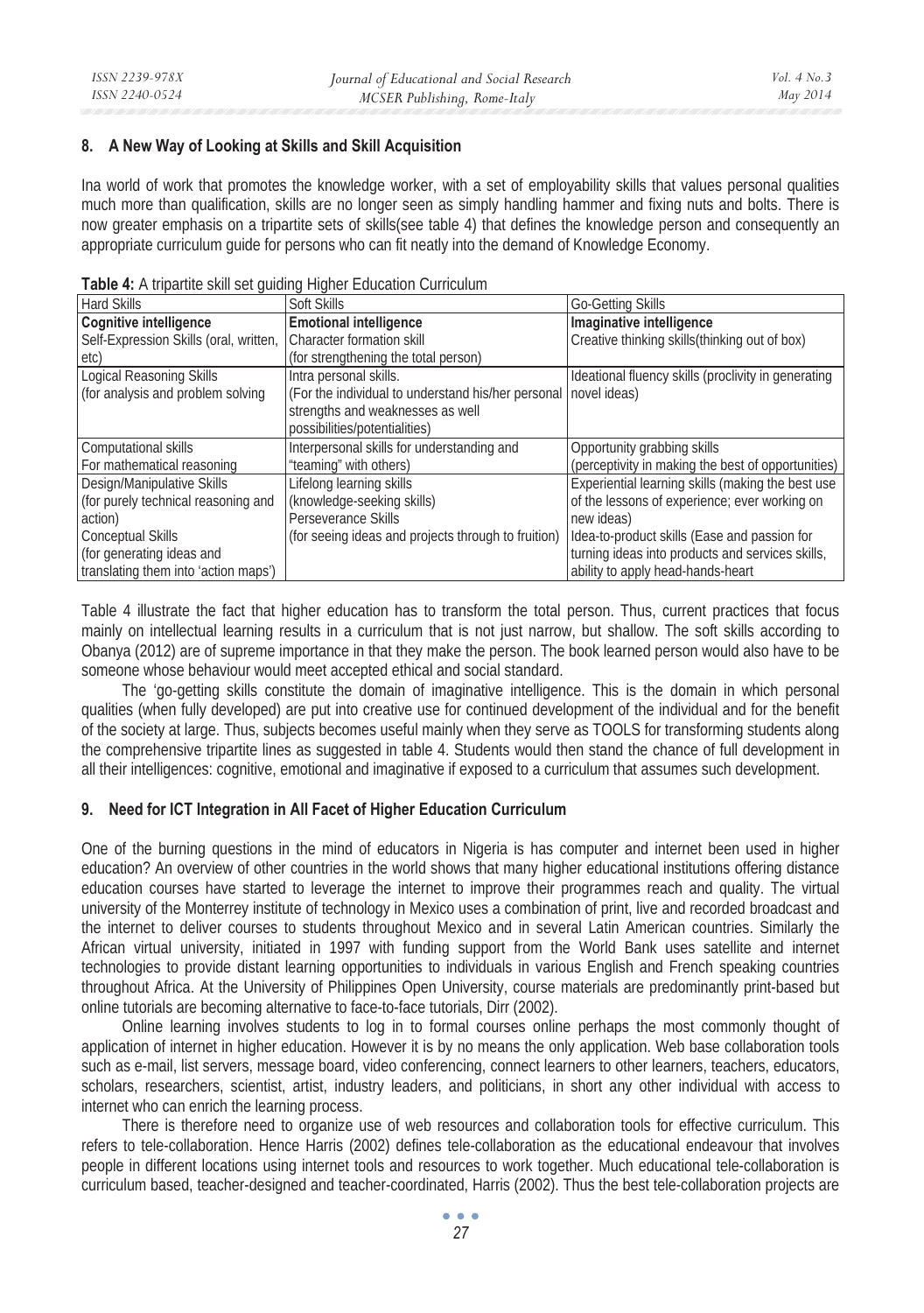those that are fully integrated into the curriculum and not just extra-curricular activities on the internet, (facebook, twitter, and 2go e.t.c), those in which technology use enables activities that would not have been possible without it, and those that empower students to become active, collaborative, creative, and integrative and evaluate learners.

### **10. Issues in the Use of ICT in Education**

Effectiveness, cost, equity and sustainability are four broad intertwined issues which must be addressed when considering the overall impact of the integration of ICTs in higher education curriculum, Harris (2002).

Does ICT enhanced learning really works? The educational effectiveness of ICTs depends on how they are used and for what purpose. Like any other educational tool or mode of educational delivery, ICTs do not work for everyone, everywhere in the same way. In Higher education and training, there are evidences that educational opportunities are being opened to individuals and groups who have been constrained from attending traditional universities. There have also been many studies that seem to support the claim that the use of ICT enhance and amplifies existing curricular and measurement through standardized testing. Specifically research shows that the use of computers as tutors, for all drill and practice and for instructional delivery, combined with traditional instruction results to increase learning in the traditional curriculum and basic skills area as well as higher test scores in some subjects. Students also learn more quickly, demonstrate greater retention and are better motivated to learn when they work with computers, Fouts (2002).

Research likewise suggest that the use of ICT (computer, internet and other related technologies) given adequate teacher training and support, can indeed facilitate the transformation of the learning environment into a learner centred one.

# **11. Key Challenges in Integrating ICTs in Higher Eeducation**

Attempts to enhance and reform higher education curriculum through ICTs require clear and specific objectives, guidelines and time-bound targets, the mobilization of required resources, and the political commitment at all levels to see the initiative through. Some essential elements of planning for ICT are listed below, Harris (2002)

- 1. A rigorous analysis of the present state of the educational system. ICT-based interventions must take into account current institutional practices and arrangements. Specifically, drivers and barriers to ICT use need to be identified, including those related to curriculum and pedagogy, infrastructure, capacity-building, language and content, and financing.
- 2. The specification of educational goals at different education and training levels as well as the different modalities of use of ICTs that can best be employed in pursuit of these goals. This requires of the policymaker an understanding of the potentials of different ICTs when applied in different contexts for different purposes, and an awareness of priority education needs and financial and human resource capacity and constraints within the country or locality, as well as best practices around the world and how these practices can be adapted for specific country requirements.
- 3. The identification of stakeholders and the harmonizing of efforts across different interest groups.
- 4. The piloting of the chosen ICT-based model. Even the best designed models or those that have already been proven to work in other contexts need to be tested on a small scale. Such pilots are essential to identify, and correct, potential glitches (minor hitch or technical problem) in instructional design, implement ability, effectiveness, and the like.
- 5. The specification of existing sources of financing and the development of strategies for generating financial resources to support ICT use over a long term.

## **12. Infrastructure-Related Challenges in ICT Enhanced Higher Education Curriculum**

A country's educational technology infrastructure sits on top of the national telecommunications and information infrastructure. Before any ICT-based programme is launched, policymakers and planners must carefully consider the following:

- In the first place, are appropriate rooms or buildings available to house the technology? In countries where there are many old school buildings, extensive retrofitting to ensure proper electrical wiring, heating/cooling and ventilation, and safety and security would be needed.
- Another basic requirement is the availability of electricity and telephony. In developing countries large areas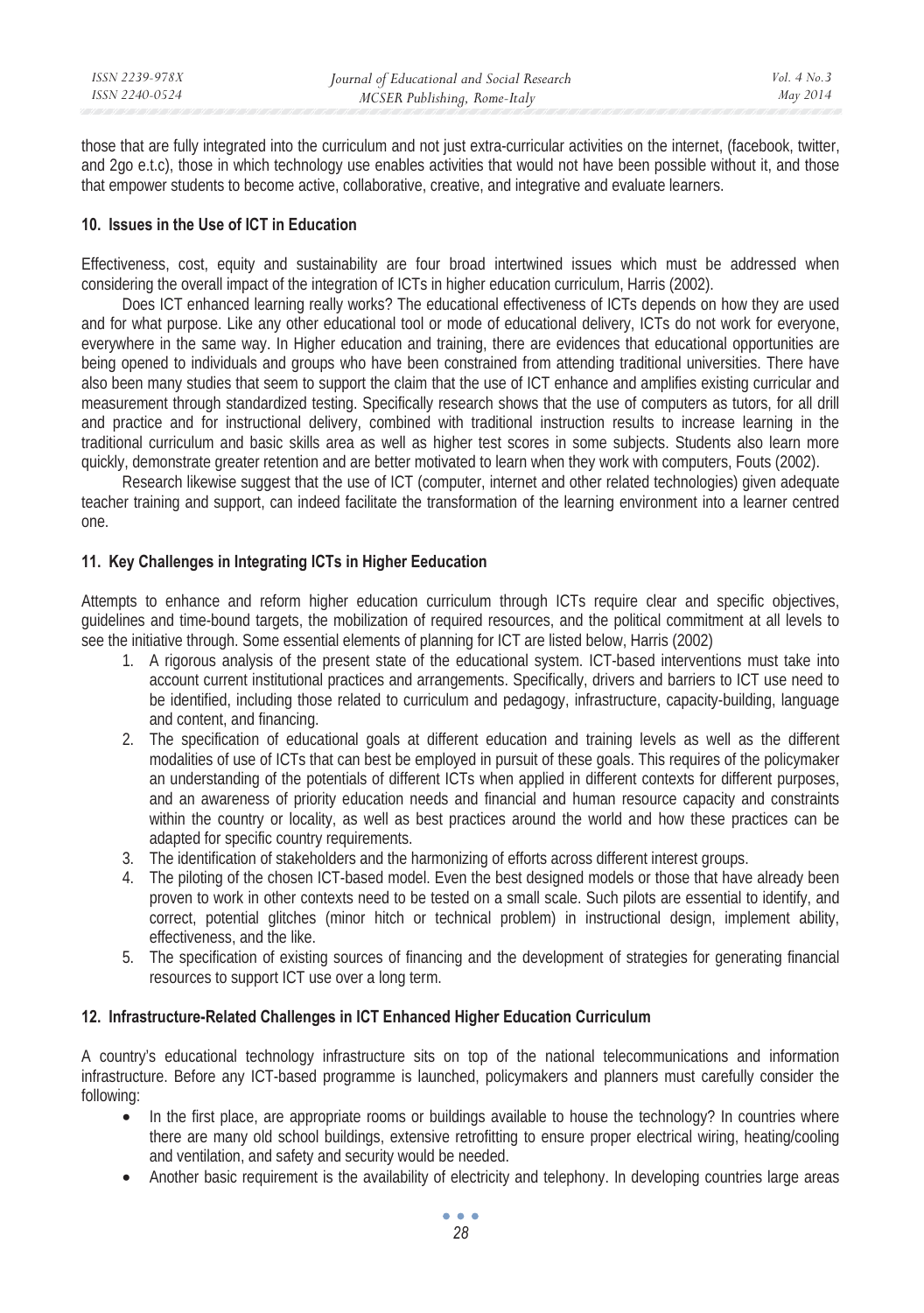are still without a reliable supply of electricity. Experience in some countries in Africa point to wireless technologies (such as VSAT or Very Small Aperture Terminal) as possible levers for leapfrogging, Hawkins (2002).Although this is currently an extremely costly approach, other developing countries with very poor telecommunications infrastructure should study this option.

• Policymakers should also look at the ubiquity (access) of different types of ICT in the country in general, and in the educational system (at all levels) in particular. For instance, a basic requirement for computer-based or online learning is access to computers in schools, communities, and households, as well as affordable Internet service.

In general, ICT integration in higher education should follow use in society, not lead it. Education programs that use cutting-edge technologies rarely achieve long term success.

### **13. Implication for Growth and Development**

One aspect of development programs that is often neglected is sustainability. The long history of development aid has shown that too many projects and programs start with a bang but all too soon fade out with a whimper, to be quickly forgotten. This is true for many restructuring programmes of higher education curriculum. . According to Cisler (2000), the sustainability of restructuring higher education curriculum to reflect ICT integration has four components: social, political, technological, and economic.

Economic sustainability refers to the ability of a school and community to finance an ICT-enabled programme over the long term. Cost-effectiveness is key, as technology investments typically run high and in many cases divert funds from other equally pressing needs. Planners should look to the total cost of ownership and build lucrative partnerships with the community to be able to defray (assist in part or all payment) of all expenses over the long term. The need to develop multiple channels of financing through community participation ties economic sustainability closely to social and political sustainability.

Social sustainability is a function of community involvement. The school does not exist in a vacuum, and for an ICT-enabled project to succeed the buy-in of parents, political leaders, business leaders and other stakeholders is essential. Innovation can happen only when all those who will be affected by it, whether directly or indirectly, know exactly why such an innovation is being introduced, what the implications are on their lives, and what part they can play in ensuring its success. ICT-enabled programs must ultimately serve the needs of the community. Thus community-wide consultation and mobilization are processes critical to sustainability. In short, a sense of ownership for the project must be developed among all stakeholders for sustainability to be achieved.

Political sustainability refers to issues of policy and leadership. One of the biggest threats to ICT-enabled projects is resistance to change. If, for instance teachers refuse to use ICTs in their classrooms, then use of ICTs can hardly take off, much less be sustained over the long term. Because of the innovative nature of ICT-enabled projects, leaders must have a keen understanding of the innovation process, identify the corresponding requirements for successful adoption, and harmonize plans and actions accordingly.

Technological sustainability involves choosing technology that will be effective over the long term. In a rapidly changing technology environment, this becomes a particularly tricky (requiring caution and skill) issue as planners must contend with the threat of technological obsolescence (wear out). At the same time, there is the tendency to acquire only the latest technologies (which is understandable in part because these are the models which vendors are likely to push aggressively) generally, however, planners should go with tried and tested systems; stability issues plague many of the latest technologies. Again, the rule of thumb is to let the learning objectives drive the technology choice and not vice versa. The latest technologies may not be the most appropriate tools for achieving the desired educational goals. When making technology decisions, planners should also factor in not just costs but also the availability of spare parts and technical support.

# **14. Conclusion**

Restructuring and integration of higher education curriculum through delivery method, skill acquisition integration and ICT integration is a vital tool and an engine that drive the social and economic development of a country through their activities for job creation and growth inducement.

To achieve these, higher education should be an enterprise that is valued by stake holders and the pillar of this enterprise is operational curriculum which is the hardcore of education. Thus there is a need for proper restructuring and